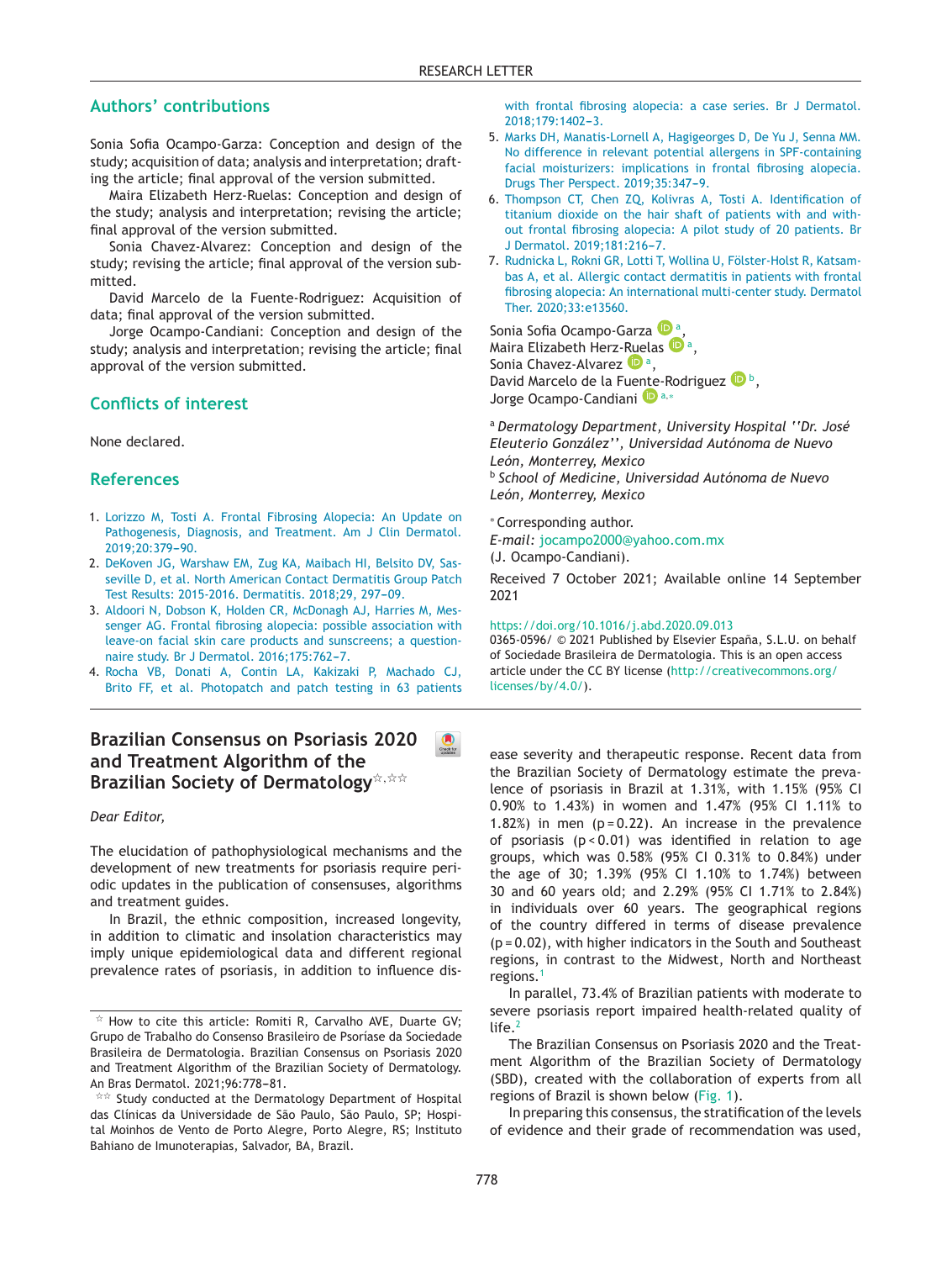<span id="page-1-0"></span>

**Figure 1** Geographical distribution of Brazilian experts participating in the Brazilian Consensus on Psoriasis 2020.

according to the project guidelines of the Brazilian Medical Association (AMB), described below:

Grade of recommendation and strength of evidence<sup>[3](#page-3-0)</sup>

A: Experimental or observational studies of higher consistency.

B: Experimental or observational studies of lower consistency.

C: Case reports (uncontrolled studies).

D: Opinion without critical evaluation consensus based, physiological studies or animal models.

In this document, we use the Delphi tool to obtain answers to non-consensual questions in the literature, through the anonymous collection of data among specialists on the subject. The Delphi method is defined as ''a data collection technique used to obtain consensus from a group of experts on a particular subject''.<sup>4</sup> [T](#page-3-0)hus, a new treatment flowchart for severe psoriasis was validated and strategies were defined for the migration of therapies, designed for adoption in the Brazilian public or private health context, based on hearing the opinions of experts engaged in these health systems [\(Fig.](#page-2-0) 2).

Two rounds were held with the participation of 66 dermatologists who authored this consensus, from all regions of the country, with experience in the treatment of psoriasis. The online voting system (Survey Monkey®) was used, and the agreement of at least 70% of the experts was considered a consensus. The data obtained were statistically analyzed. The sample was obtained by appointment and submitted to a randomness test, which resulted in the non-rejection of randomness, with a significance of 5%. The results are shown in [Table](#page-2-0) 1.

Mediated by the Brazilian Society of Dermatology, this instrument represents progress in the standardization of conduct, whether in public or private care, based on what we have available or aspire for the treatment of severe psoriasis. The existence of dissensus stimulates further debate on controversial and unanswered topics in the medical literature.

The high percentage of agreement in the other topics provides subsidies to professionals working in the area for the best therapeutic choices, instead of decisions based solely on the prescriber's experience. Such transparency is essential for everyone involved, whether managers of the supplementary health system or the Brazilian Unified Health System (SUS), physicians, patients, their families, and patient associations.<sup>[5](#page-3-0)</sup>

### **Financial support**

Brazilian Society of Dermatology (SBD).

### **Authors' contributions**

Ricardo Romiti: Design and planning of the study; data collection, or data analysis and interpretation; statistical analysis; drafting and editing of the manuscript or critical review of important intellectual content; collection, analysis, and interpretation of data; effective participation in research orientation; critical review of the literature; approval of the final version of the manuscript.

André Vicente Esteves de Carvalho: Design and planning of the study; data collection, or data analysis and interpretation; statistical analysis; drafting and editing of the manuscript or critical review of important intellectual content; collection, analysis, and interpretation of data; effective participation in research orientation; critical review of the literature; approval of the final version of the manuscript.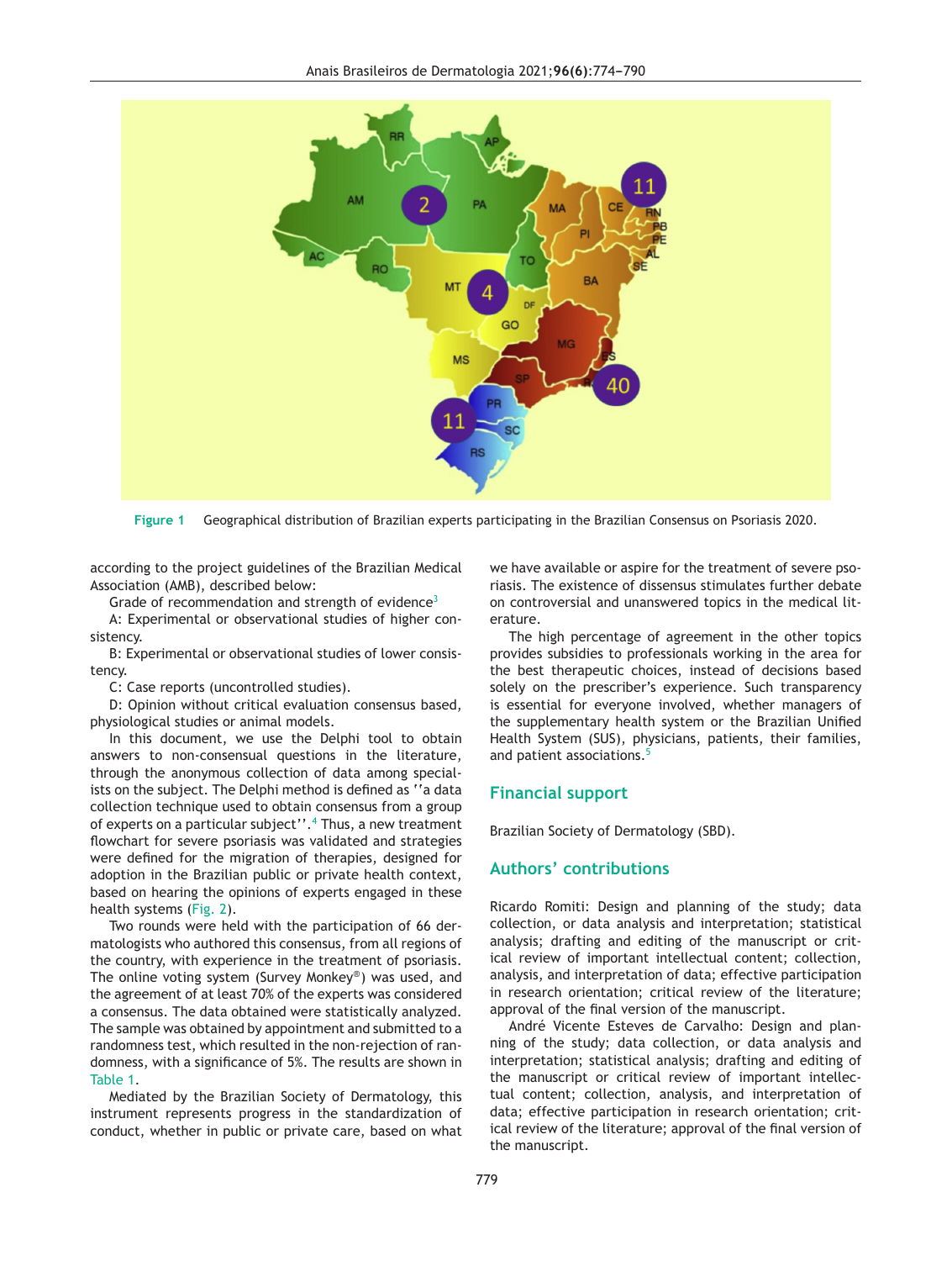#### RESEARCH LETTER

<span id="page-2-0"></span>

**Figure 2** Algorithm for the Treatment of Severe Psoriasis of the Brazilian Society of Dermatology, 2020.

|  | Table 1 Classification of respondents' opinions, per question, Brazil - 2020. Source: Study data. |  |  |  |  |
|--|---------------------------------------------------------------------------------------------------|--|--|--|--|
|--|---------------------------------------------------------------------------------------------------|--|--|--|--|

| Classification of respondents' opinions, per question, Brazil - 2020                                                                                                                                                      |                                                                                                                      |                  |  |  |  |  |
|---------------------------------------------------------------------------------------------------------------------------------------------------------------------------------------------------------------------------|----------------------------------------------------------------------------------------------------------------------|------------------|--|--|--|--|
| Consensus criterion: 70% of agreement or more.                                                                                                                                                                            |                                                                                                                      |                  |  |  |  |  |
| <b>Ouestions</b>                                                                                                                                                                                                          | Answers with the highest percentage<br>of agreement                                                                  | Classification   |  |  |  |  |
| Q1: What is the criterion for changing from one therapy to<br>another?                                                                                                                                                    | Unavailability, intolerance, failure or<br>absolute or relative contraindication                                     | Consensus        |  |  |  |  |
| Q2: What to do if the patient does not reach PASI 50 and<br>DLQI < 5 (primary failure) with oral methotrexate at a dose<br>of 15 mg/week within 8 weeks, with full access/availability?                                   | 1. Medication change: 54%<br>2 MTX dose optimization up to<br>25 mg/week, regardless of<br>administration route: 46% | <b>Dissensus</b> |  |  |  |  |
| Q3: If the patient does not reach PASI 75 and DLQI < 5<br>(secondary failure) with oral methotrexate at a dose of<br>15 mg/week within 8 weeks, what is the suggested<br>approach when there is full access/availability? | MTX dose optimization up to<br>25 mg/week, regardless of<br>administration route<br>(oral/parenteral)                | Consensus        |  |  |  |  |
| Q4: If the patient does not reach PASI 50 and DLQI < 5,<br>acitretin failure should be considered after:                                                                                                                  | $12 - 16$ weeks                                                                                                      | Consensus        |  |  |  |  |
| Q5: If the patient does not reach PASI 50 and DLQI < 5,<br>primary failure of cyclosporine (up to 5 mg/kg) should be<br>considered in:                                                                                    | Up to 4 weeks                                                                                                        | Consensus        |  |  |  |  |
| Q6: What is the therapeutic goal to be achieved in patients<br>using biologicals?                                                                                                                                         | PASI 90 or absolute PASI <3                                                                                          | Consensus        |  |  |  |  |
| Q7: What is your degree of agreement with the sentence:<br>In patients with primary failure with an<br>immunobiological, the medication should be changed to<br>another one with a different mechanism of action?         | 70% of agreement                                                                                                     | Consensus        |  |  |  |  |
| Q8: What is your degree of agreement with the sentence:<br>Patients with secondary failure with a biological<br>mechanism of action can benefit from a change to a drug<br>of the same class?                             | 51% of agreement                                                                                                     | <b>Dissensus</b> |  |  |  |  |
| Q9: From 1-10 what is your degree of agreement with the<br>proposed flowchart? (1 = strongly disagree; 10 = strongly<br>agree).                                                                                           | 86.4% of agreement                                                                                                   | Consensus        |  |  |  |  |